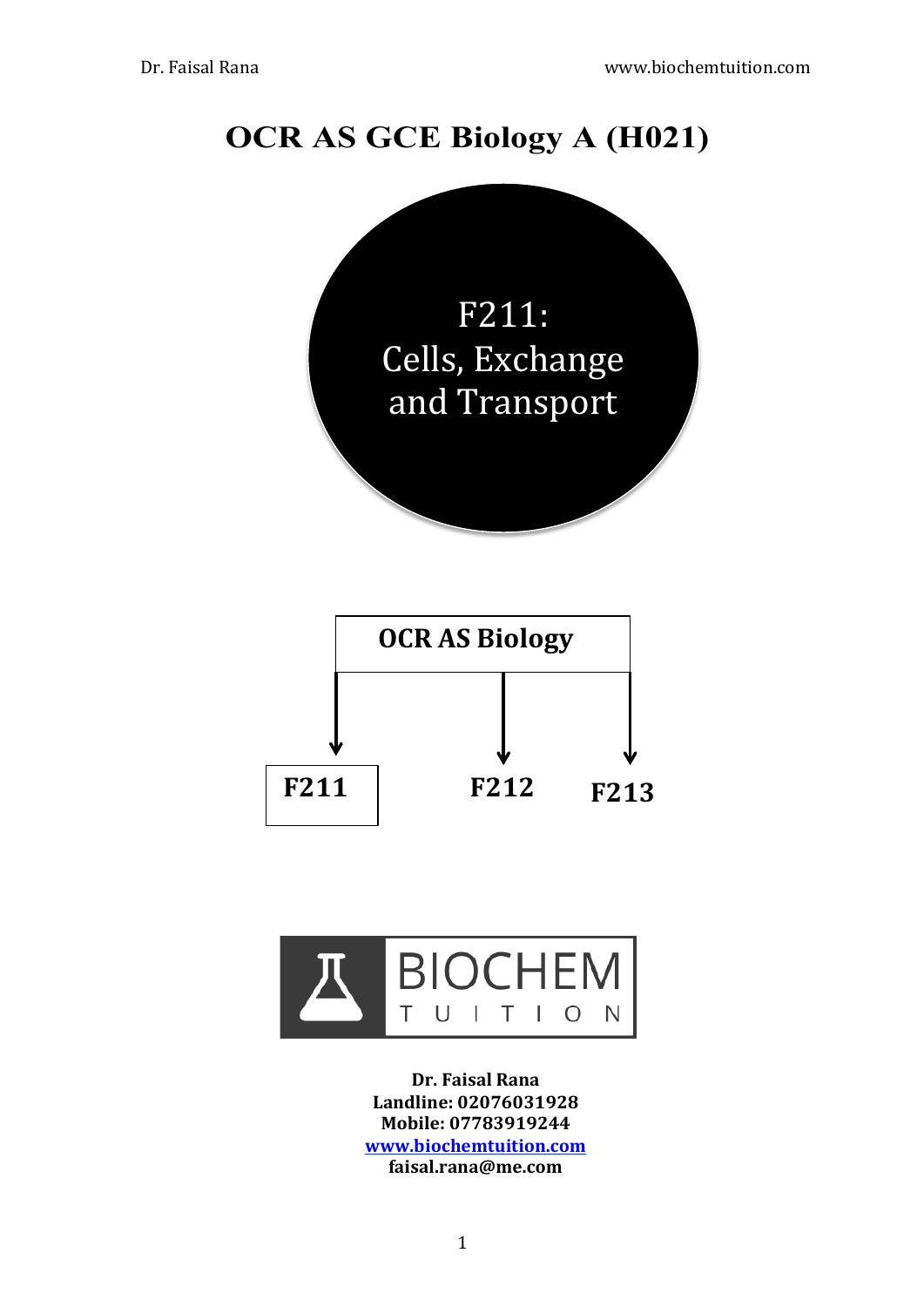| Unit F211: Cells, Exchange and Transport                                                           |          |               | Paper code: F211 QP                       |                          |  |  |
|----------------------------------------------------------------------------------------------------|----------|---------------|-------------------------------------------|--------------------------|--|--|
| 1. Exam paper- Unit F211: Cells, Exchange and Transport<br>Thursday $21^{st}$ May 2015 PM – 1 hour |          |               | 15 % of<br><b>Advanced GCE</b><br>Biology |                          |  |  |
| <b>Overview of content</b>                                                                         |          |               |                                           |                          |  |  |
| Module 1: Cells<br>$\mathbf{1}$ .                                                                  |          |               |                                           |                          |  |  |
| Module 2: Exchange and Transport<br>2.                                                             |          |               |                                           |                          |  |  |
|                                                                                                    |          |               |                                           |                          |  |  |
| <b>Overview of assessment</b>                                                                      |          |               |                                           |                          |  |  |
| 1. The unit is assessed through a 1-hour examination paper set and marked by<br>OCR.               |          |               |                                           |                          |  |  |
| 2 The total number of marks is 60.                                                                 |          |               |                                           |                          |  |  |
| 3. Grades A-E are available.                                                                       |          |               |                                           |                          |  |  |
| 4. Grades assessment by year:                                                                      |          |               |                                           |                          |  |  |
|                                                                                                    | Year     | Raw Marks to  |                                           | Raw Marks to             |  |  |
|                                                                                                    | Jan 2010 | 90 % UMS - A* |                                           | 80 % UMS grade 'A'<br>40 |  |  |
|                                                                                                    | Jun 2010 |               |                                           | 41                       |  |  |

1 Jan 2011 - 42<br>
Jun 2011 - 45

Jan 2012 - 43 Jun 2012 - 44 Jan 2013 **- 44** Jun 2013 **43** Jun 2014 - 45 Jun 2015 ? ?

Jun 2011 - 45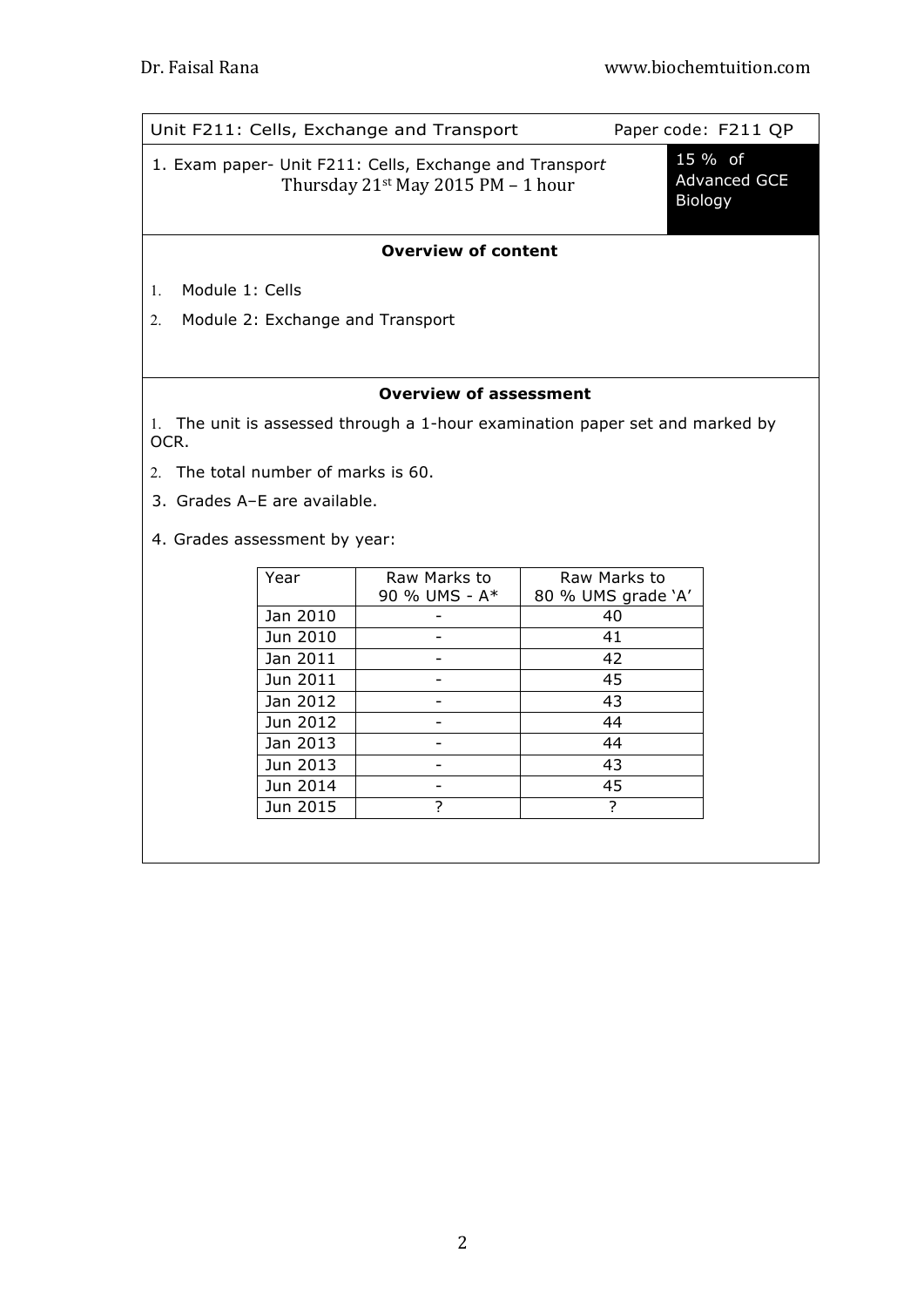OCR AS GCE Biology A

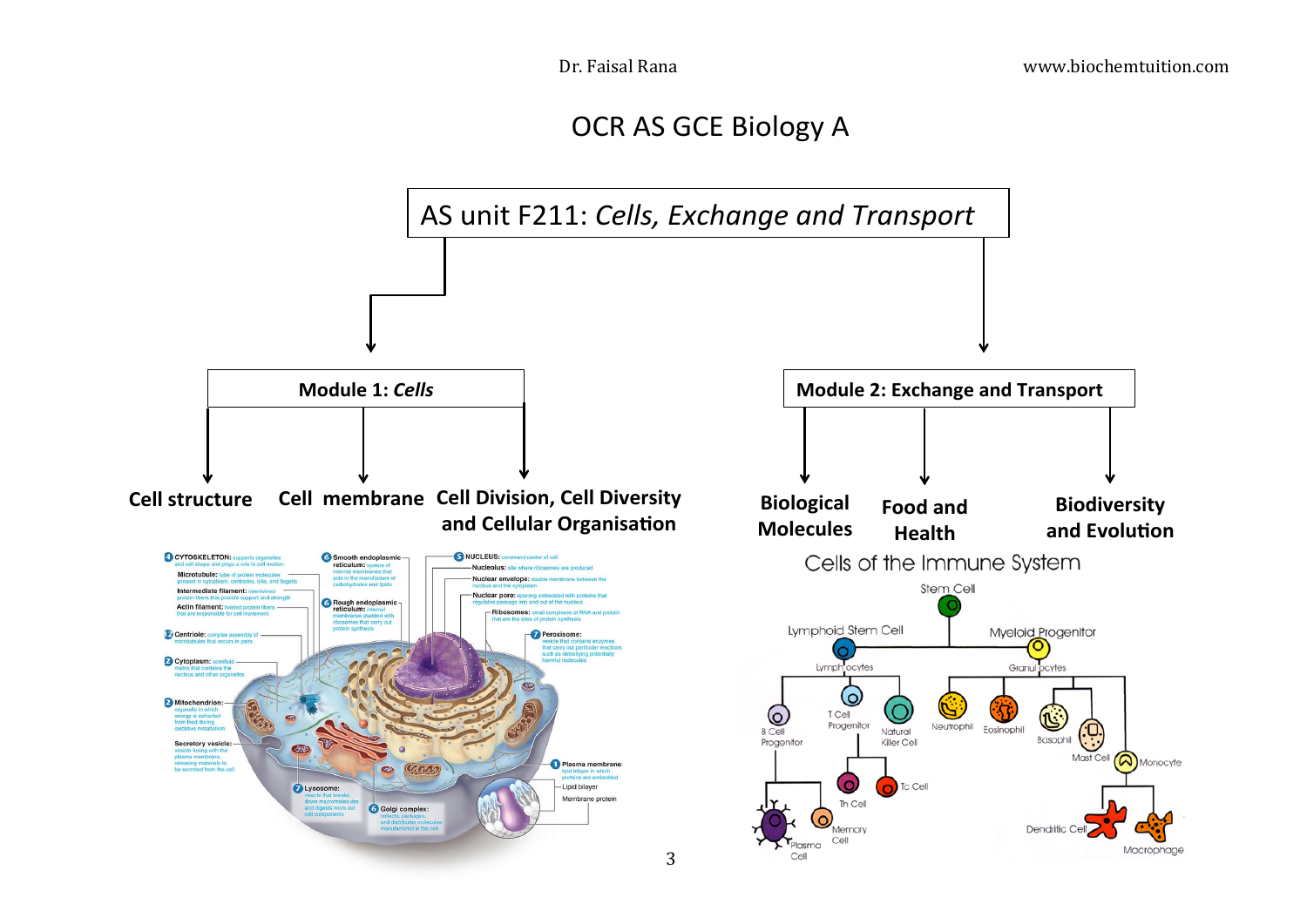### **How BioChem Tuition prepares their students for F211: Cells, Exchange and Transport?**

BioChem Tuition has a three-pronged strategy to attack F211 that helps students to attain  $A$  or  $A^*$ .

1. **Detailed F211 knowledge:** The students will study the specification of OCR F211 alongside extensive practice of examination style questions to help them retain the content of the specification. The students will receive detailed F211 notes prepared by BioChem Tuition. This is accompanied by practice of examination style questions to gauge the student's level of understanding of the topic.

#### **Key features**

- $\checkmark$  F211 specification notes.
- $\checkmark$  F211 examination style past examination questions.
- $\checkmark$  1-2-1 help in understanding the key examiner points.
- $\checkmark$  Revision notes and charts to aid revision.
- 2. **Practice OCR past examination papers (2001-2014):** The students will complete at least 14 years of OCR past exam papers. BioChem Tuition will provide all the past papers in printed form to the students. Candidates are required to complete past papers, which are checked and marked in light of the official examiner report and mark scheme in the presence of the student. Any mistakes will be followed up to ensure the mistakes are not repeated. The students will be shown how to maximise their marks by following our exam technique and also methods to improve comprehension for scientific questions.

#### **Key features**

- $\checkmark$  14 years of past examination papers practice.
- $\checkmark$  1-2-1 help in understanding the exam technique.

 $\checkmark$  Revisit the mistakes and practice relevant questions to ensure the mistakes are not repeated.

 $\checkmark$  Past paper practice can be extended by solving F211 style questions from AQA, CIE and Edexcel exam boards.

3. Mock examination practice: Mock F211 examination practice to give student feedback on the likely grade achievable in the exams.

#### **Key features**

Mock examination practice to simulate exam experience, which will be marked, graded and feedback on mistakes provided.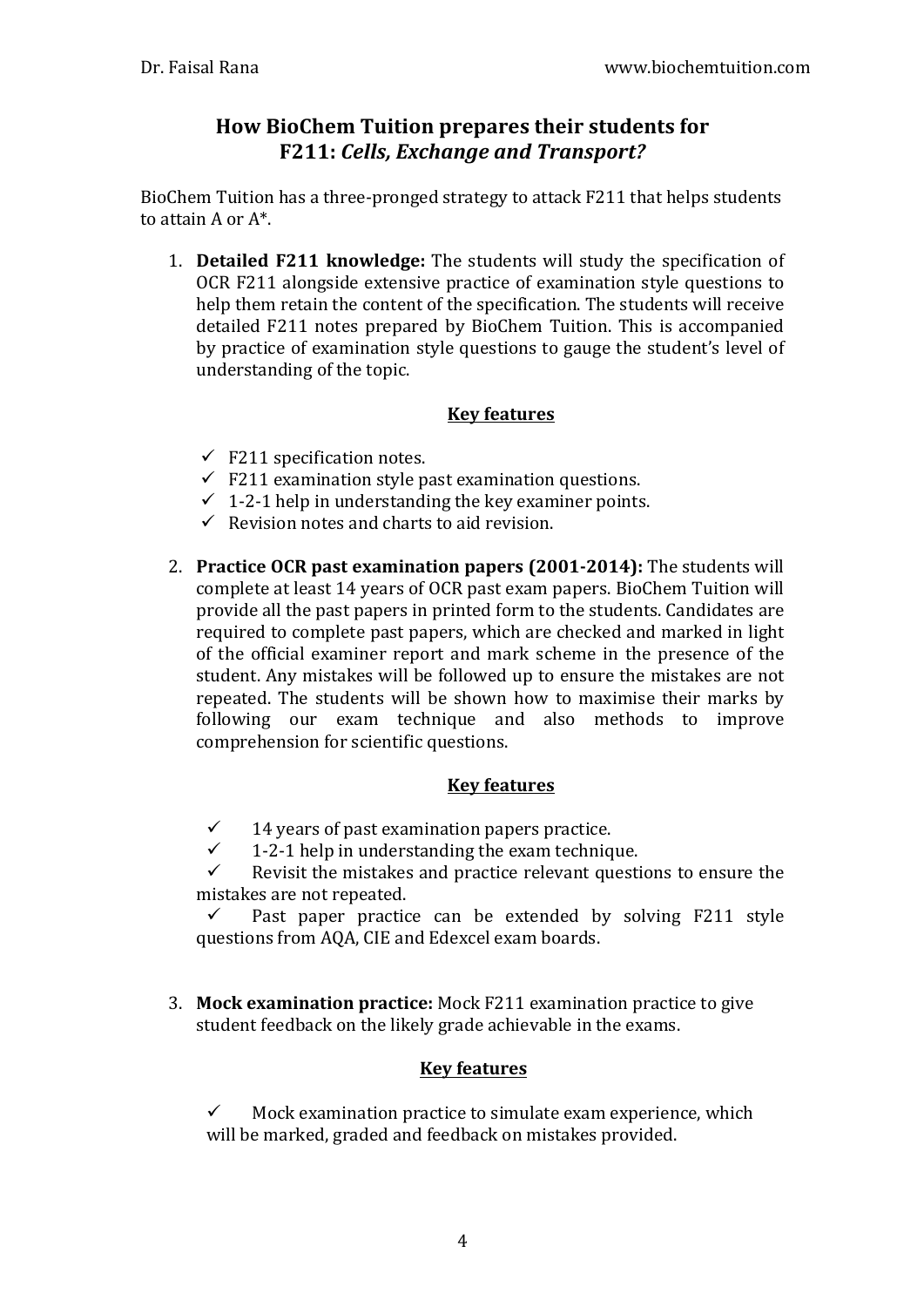|                                                                           | How To Achieve Grade 'A' or 'A*'<br><b>F211: Cells, Exchange and Transport</b> |                                                             |
|---------------------------------------------------------------------------|--------------------------------------------------------------------------------|-------------------------------------------------------------|
| <b>Intensive tutoring</b>                                                 | Past papers practice (2001-2014)                                               | <b>Mock examination practice</b>                            |
| 1. Cover F211 Specification<br>2. Practice examination style<br>questions | 1. Solve F211 past papers.<br>2. Revisit the mistakes/revise topics            | 1. Solve mock examination papers<br>to prepare for the exam |
|                                                                           |                                                                                |                                                             |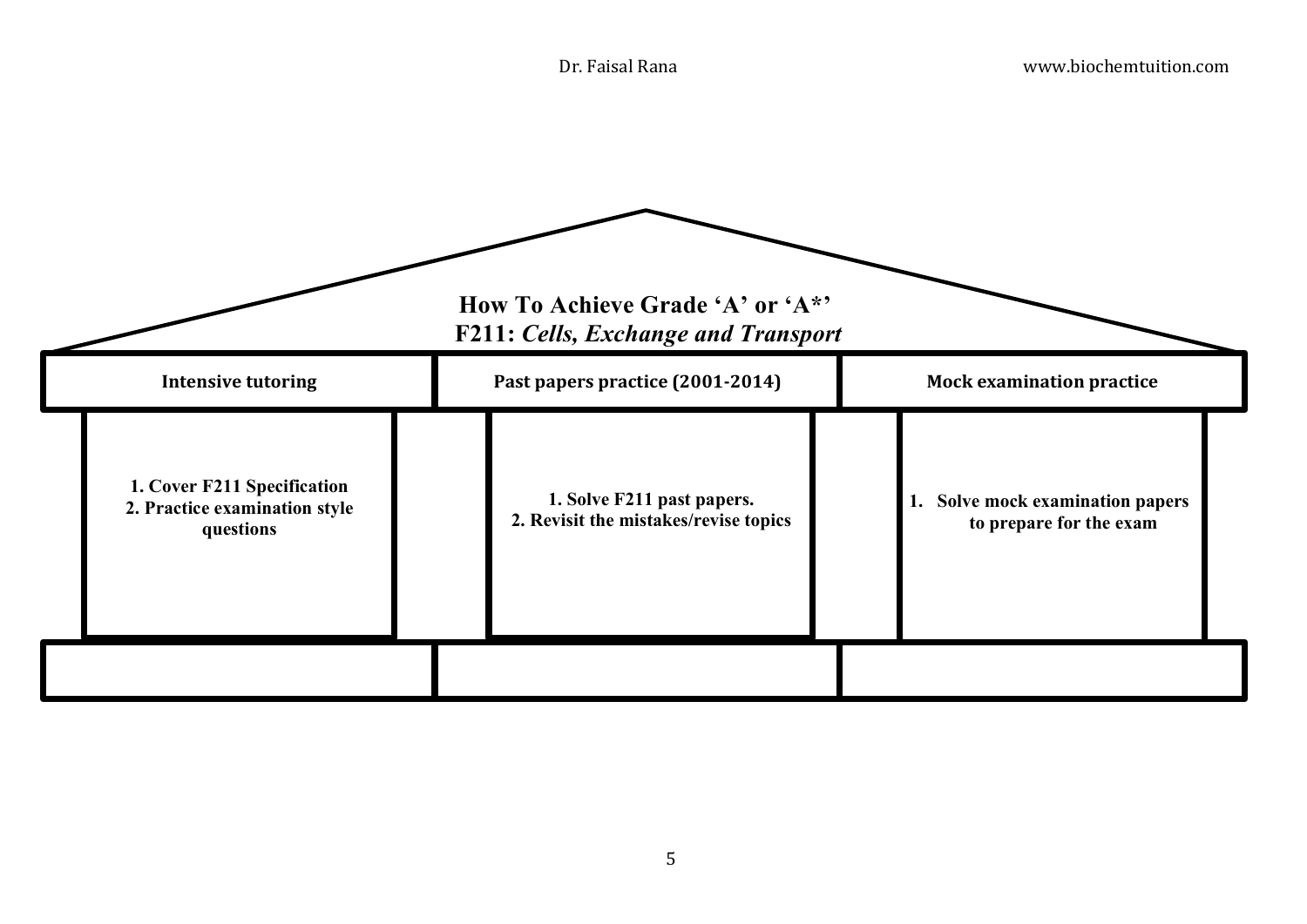## **F211 Tuition Plan**

| Tuition Plan for F211: Cells, Exchange and Transport                                                                                                                                                                                                                                                                      |                     |  |  |  |
|---------------------------------------------------------------------------------------------------------------------------------------------------------------------------------------------------------------------------------------------------------------------------------------------------------------------------|---------------------|--|--|--|
| <b>Stage 1: Specification Topics</b>                                                                                                                                                                                                                                                                                      | <b>Tuition time</b> |  |  |  |
| <b>Module 1: Cells</b>                                                                                                                                                                                                                                                                                                    | 12 hours            |  |  |  |
| 1.1 Cell structure<br>Ultrastructure of the cell<br>Resolution and magnification<br>Light Microscopy and electron microscopy<br>Prokaryotic and Eukaryotic Structures<br>Interrelationship between organelles<br>٠<br><b>1.2 Cell Membranes</b>                                                                           | 6 hour              |  |  |  |
| Biological membranes - Fluid Mosaic Model<br>Roles and function of membranes.<br>Communication and cell signaling.<br>Diffusion, active transport, osmosis and Cell cycle<br>٠<br>Mitosis, Cell cycle, Stem cells, budding in yeast<br>Cell specialization and Meiosis (briefly)<br>٠<br>Differentiation and organization |                     |  |  |  |
| Practice of past examination style questions on<br>Cells.                                                                                                                                                                                                                                                                 | <b>6 hours</b>      |  |  |  |
| <b>Module 2: Exchange and Transport</b>                                                                                                                                                                                                                                                                                   | 18 hours            |  |  |  |
| 2.1 Exchange surfaces and breathing<br>Gas exchange, surface area to volume ratio.<br>Respiratory system - Inspiration and expiration<br>Tissues in the lungs.<br>Measuring lung capacity.                                                                                                                                | 2 hours             |  |  |  |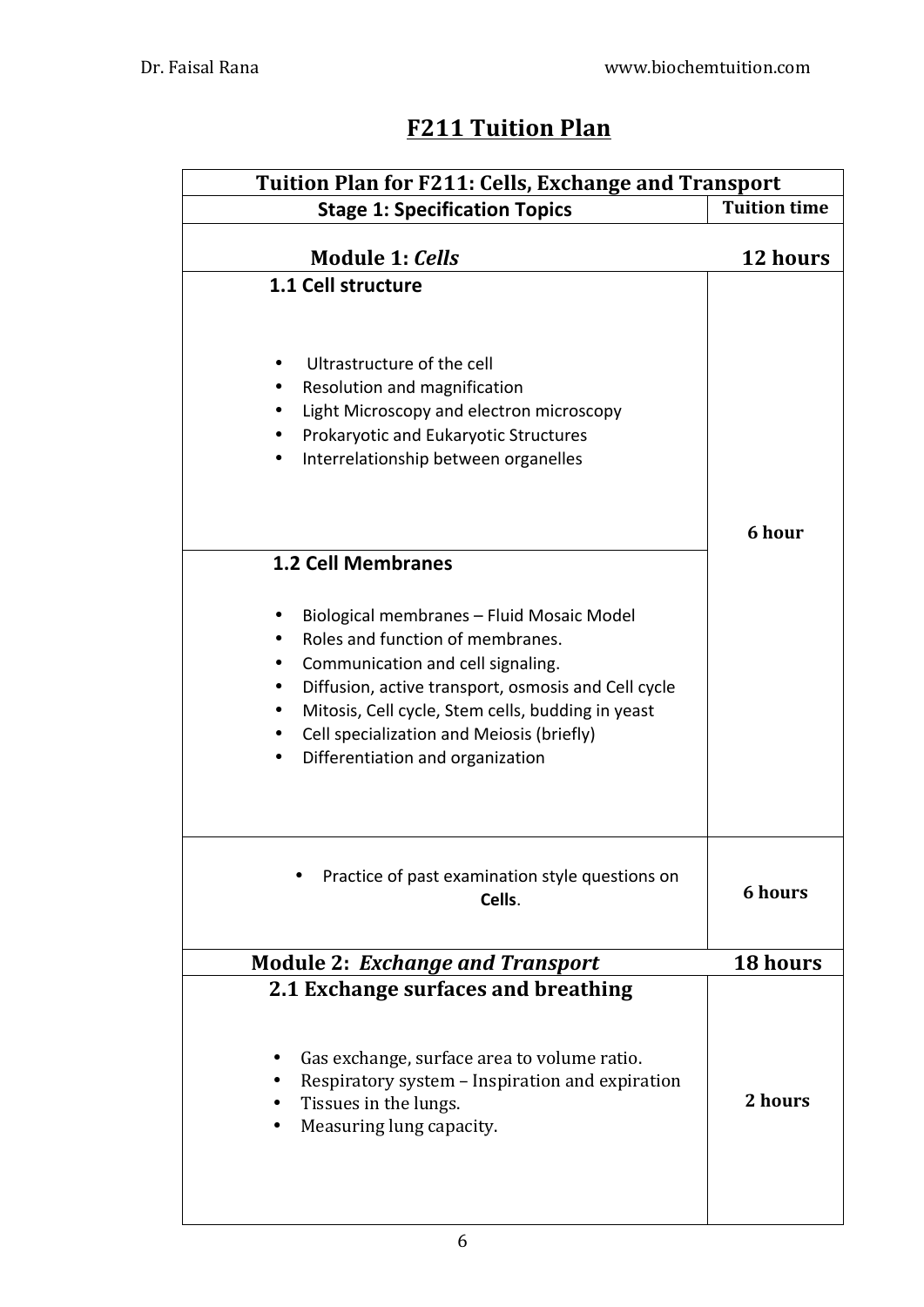| 2.2 Transport in animals                                                                                                                                                                                                                                                                                                                                                                                                                                                             |                |
|--------------------------------------------------------------------------------------------------------------------------------------------------------------------------------------------------------------------------------------------------------------------------------------------------------------------------------------------------------------------------------------------------------------------------------------------------------------------------------------|----------------|
| Circulatory system – Single and double<br>Structure of mammalian heart<br>Cardiac cycle and its control<br>$\bullet$<br>Blood vessels, tissue fluid and lymph<br>$\bullet$<br>Carriage of carbondioxide and oxygen                                                                                                                                                                                                                                                                   |                |
| 2.3<br><b>Transport in plants</b>                                                                                                                                                                                                                                                                                                                                                                                                                                                    | <b>6 hours</b> |
| The need for transport systems in plants.<br>Xylem and phloem tissues.<br>$\bullet$<br>Transport of water across the roots.<br>Tansport of water up the stem.<br>Transpiration.<br>Xerophytes and movement of sugars.                                                                                                                                                                                                                                                                |                |
| Practice of past examination style questions on                                                                                                                                                                                                                                                                                                                                                                                                                                      | 10 hours       |
| <b>Exchange and Transport</b>                                                                                                                                                                                                                                                                                                                                                                                                                                                        |                |
|                                                                                                                                                                                                                                                                                                                                                                                                                                                                                      |                |
| <b>Stage 2: Past paper practice</b>                                                                                                                                                                                                                                                                                                                                                                                                                                                  | 10 hours       |
| Practice of past examination papers from 2001 to 2014<br>relevant to F211: Cells, Exchange and Transport<br>$\checkmark$<br>14 years of past examination papers practice.<br>1-2-1 help in understanding the exam technique.<br>✓<br>Revisit the mistakes and practice<br>✓<br>relevant<br>questions to ensure the mistakes are not repeated.<br>Past paper practice can be extended by solving<br>✓<br>F211 style questions from other exam boards such as AQA,<br>CIE and Edexcel. | 10 hours       |